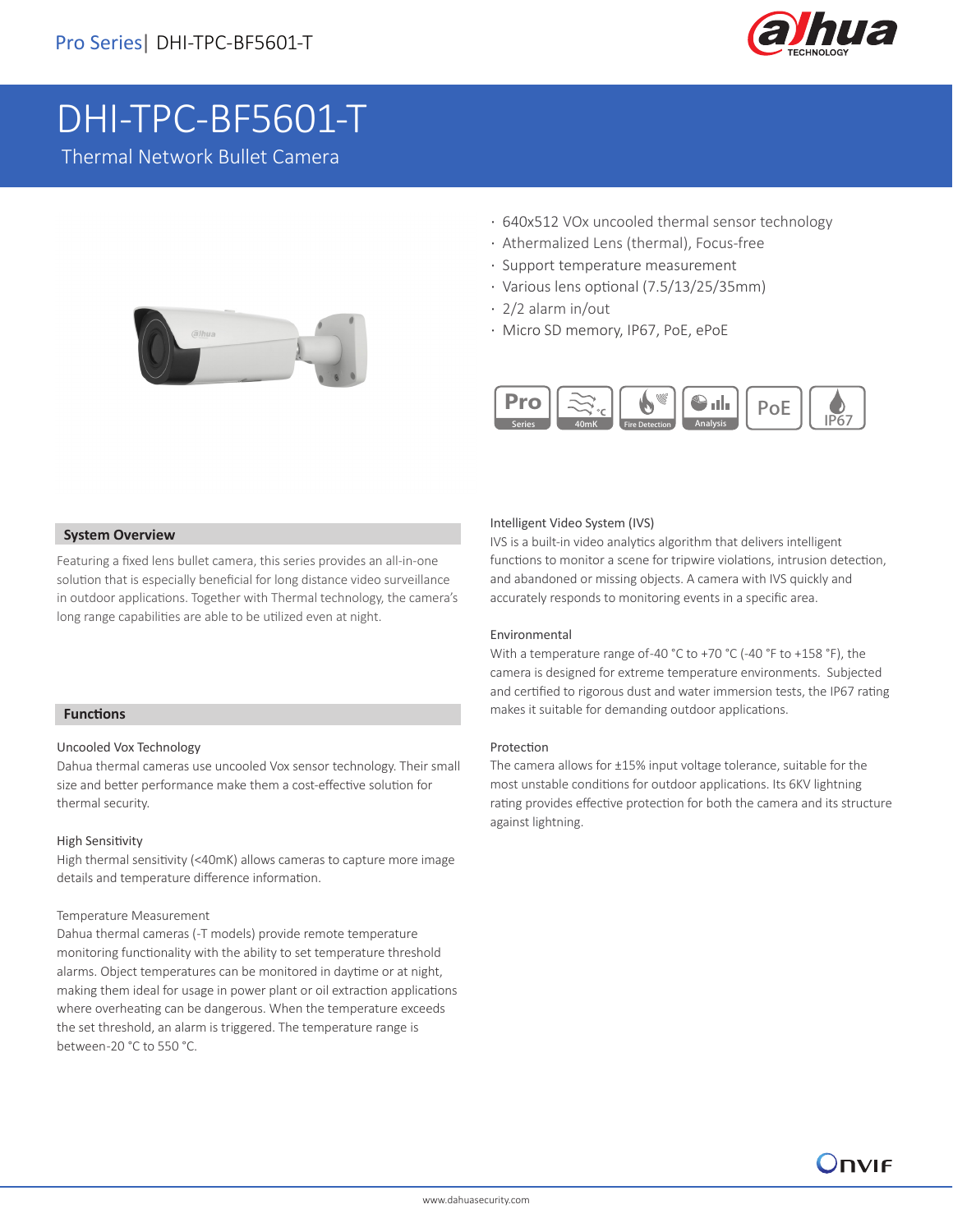

# **Technical Specification**

| Thermal Camera |  |
|----------------|--|

| ם רחווה. במונדדת           |                                                                                           |
|----------------------------|-------------------------------------------------------------------------------------------|
| <b>Image Sensor</b>        | Vanadium Oxide Uncooled Focal Plane Detector                                              |
| Effective Pixels           | 640(H)x512(V)                                                                             |
| Pixel Size                 | $17 \mu m$                                                                                |
| Thermal Sensitivity (NETD) | $\leq$ 40mK@f/1.0                                                                         |
| Spectral Range             | $8\mu m - 14\mu m$                                                                        |
| <b>Image Setting</b>       | Brightness/Sharpness/ROI/AGC/FFC/3D DNR                                                   |
| <b>Color Palettes</b>      | 18(Whitehot/Blackhot/Ironrow/Icefire/<br>Fusion/Rainbow/Globow/Iconbow1/<br>lconbow2.etc) |

## Thermal Lens

| Lens Type                                                  | Fixed/F1.0                             |                                        |                                      |                                        |
|------------------------------------------------------------|----------------------------------------|----------------------------------------|--------------------------------------|----------------------------------------|
| <b>Focus Control</b>                                       | Athermalized, Focus-free               |                                        |                                      |                                        |
| Focal Length                                               | 7.5mm                                  | 13mm                                   | 25mm                                 | 35mm                                   |
| Angle of View                                              | $H: 91.2^{\circ}$<br>$V: 70.3^{\circ}$ | $H: 48.9^{\circ}$<br>$V: 38.8^{\circ}$ | $H: 24.6^{\circ}$<br>$V: 19.8^\circ$ | $H: 17.6^{\circ}$<br>$V: 14.1^{\circ}$ |
| Effective Distance $(1)$<br>$Man(1.8m*0.5m)$               | $D(2)$ : 221m<br>R(3):57m<br>(4):28m   | D: 382m<br>R: 98m<br>1:49m             | D: 735m<br>R: 189m<br>1:95m          | D: 1030m<br>R: 265m<br>1:132m          |
| <b>Effective Distance</b><br>Vehicle(4m <sup>*</sup> 1.4m) | D: 490m<br>R: 126m<br>1:63m            | D: 850m<br>R: 219m<br>1:109m           | D: 1634m<br>R: 420m<br>1:210m        | D: 2288m<br>R: 588m<br>1:294m          |

# Temperature Measurement

| <b>Temperature Range</b>                       | Low Temperature Mode: -20°C to +150°C (-4°F to<br>$+302$ °F)<br>High Temperature Mode: 0°C to +550°C (+34°F to<br>$+1022^{\circ}F$ |  |
|------------------------------------------------|------------------------------------------------------------------------------------------------------------------------------------|--|
| <b>Focus Control</b>                           | Max (±2°C, ±2%)<br>Operating Temperature: -20°C to +60°C (-4°F to<br>$+140^{\circ}F$                                               |  |
| <b>Focus Control</b>                           | Spot: 12<br>line: 12<br>Area: 12<br>Support 12 rules simultaneously                                                                |  |
| Video                                          |                                                                                                                                    |  |
| Compression                                    | H.265 / H.264 / MJPEG                                                                                                              |  |
| Frame Rate                                     | Main Stream:<br>Thermal: 1280x1024 / 720P / 400x300 @25/30fps                                                                      |  |
|                                                | Sub Stream:<br>Thermal: 640x512 / 400x300 @25/30fps                                                                                |  |
| <b>Bit Rate Control</b>                        | CBR/VBR                                                                                                                            |  |
| <b>Bit Rate</b>                                | H.264: 640 ~ 8192Kbps                                                                                                              |  |
| <b>Motion Detection</b>                        | Off/On (4 zone, Rectangle)                                                                                                         |  |
| Region of Interest                             | Off/On (4 zone)                                                                                                                    |  |
| <b>Electronic Image Stabilization</b><br>(EIS) | <b>NA</b>                                                                                                                          |  |
| Digital Zoom                                   | 4x(19 levels)                                                                                                                      |  |
| Flip                                           | $180^\circ$                                                                                                                        |  |
| Mirror                                         | Off/On                                                                                                                             |  |

| <b>Privacy Masking</b>                | Off/On (4 area, Rectangle)                                                                                                                                       |
|---------------------------------------|------------------------------------------------------------------------------------------------------------------------------------------------------------------|
| Audio                                 |                                                                                                                                                                  |
| Compression                           | G.711A / G.711Mu / AAC / PCM                                                                                                                                     |
| Intelligence                          |                                                                                                                                                                  |
| <b>IVS</b>                            | Tripwire, Intrusion                                                                                                                                              |
| <b>Advanced Intelligent Functions</b> | Fire detection & alarm, Cold/Hot spot trace,<br>Human/Vehicle classification                                                                                     |
| Network                               |                                                                                                                                                                  |
| Ethernet                              | <b>RJ-45</b>                                                                                                                                                     |
| Protocol                              | IPv4/IPv6, HTTP, HTTPS, SSL, TCP/IP, UDP, UPnP,<br>ICMP, IGMP, SNMP, RTSP, RTP, SMTP, NTP, DHCP,<br>DNS, PPPOE, DDNS, FTP, IP Filter, QoS, Bonjour,<br>802.1x    |
| Interoperability                      | ONVIF Profile S & G, API                                                                                                                                         |
| <b>Streaming Method</b>               | Unicast/Multicast                                                                                                                                                |
| Max. User Access                      | 10 Users/20 Users                                                                                                                                                |
| Edge Storage                          | Micro SD (256GB)<br>Memory status display (Normal / Error / Active /<br>Formatting / Lock),<br>NAS (Network Attached Storage), Local PC for<br>instant recording |
| Web Viewer                            | >IE8, <chrome42, <firefox42<="" td=""></chrome42,>                                                                                                               |
| Management Software                   | SmartPSS, DSS                                                                                                                                                    |
| Certifications                        |                                                                                                                                                                  |
| Certification                         | CE (EN 60950: 2000) FCC (FCC Part 15 SubpartB)                                                                                                                   |
| Interface                             |                                                                                                                                                                  |
| Video Interface                       | 1 Port (CVBS/BNC)                                                                                                                                                |
| Audio Interface                       | $1/1$ In/Out                                                                                                                                                     |
| <b>RS485</b>                          | Support                                                                                                                                                          |
| Alarm                                 | 2/2 In/Out                                                                                                                                                       |
| Electrical                            |                                                                                                                                                                  |
| Power Supply                          | DC 12V/PoE/ePoE                                                                                                                                                  |
| Power Consumption                     | Max. 13W                                                                                                                                                         |
| Environmental                         |                                                                                                                                                                  |
| <b>Operating Condition</b>            | -40°C ~+70°C (-40°F ~+158°F)/Less than 95% RH<br>* Start up should be done at above-40°C (-40°F)                                                                 |
| <b>Storage Conditions</b>             | -40°C ~+70°C (-40°F ~ +158°F)/Less than 95% RH                                                                                                                   |
| <b>Ingress Protection</b>             | <b>IP67</b>                                                                                                                                                      |
| Construction                          |                                                                                                                                                                  |
| Casing                                | Metal                                                                                                                                                            |
| <b>Dimensions</b>                     | 291mm× 103mm× 97mm (11.46" x 4.06" x 3.82")                                                                                                                      |
| Net Weight                            | 1.5Kg (3.31 lb)                                                                                                                                                  |
| Gross Weight                          |                                                                                                                                                                  |
|                                       | 1.9Kg (4.19 lb)                                                                                                                                                  |